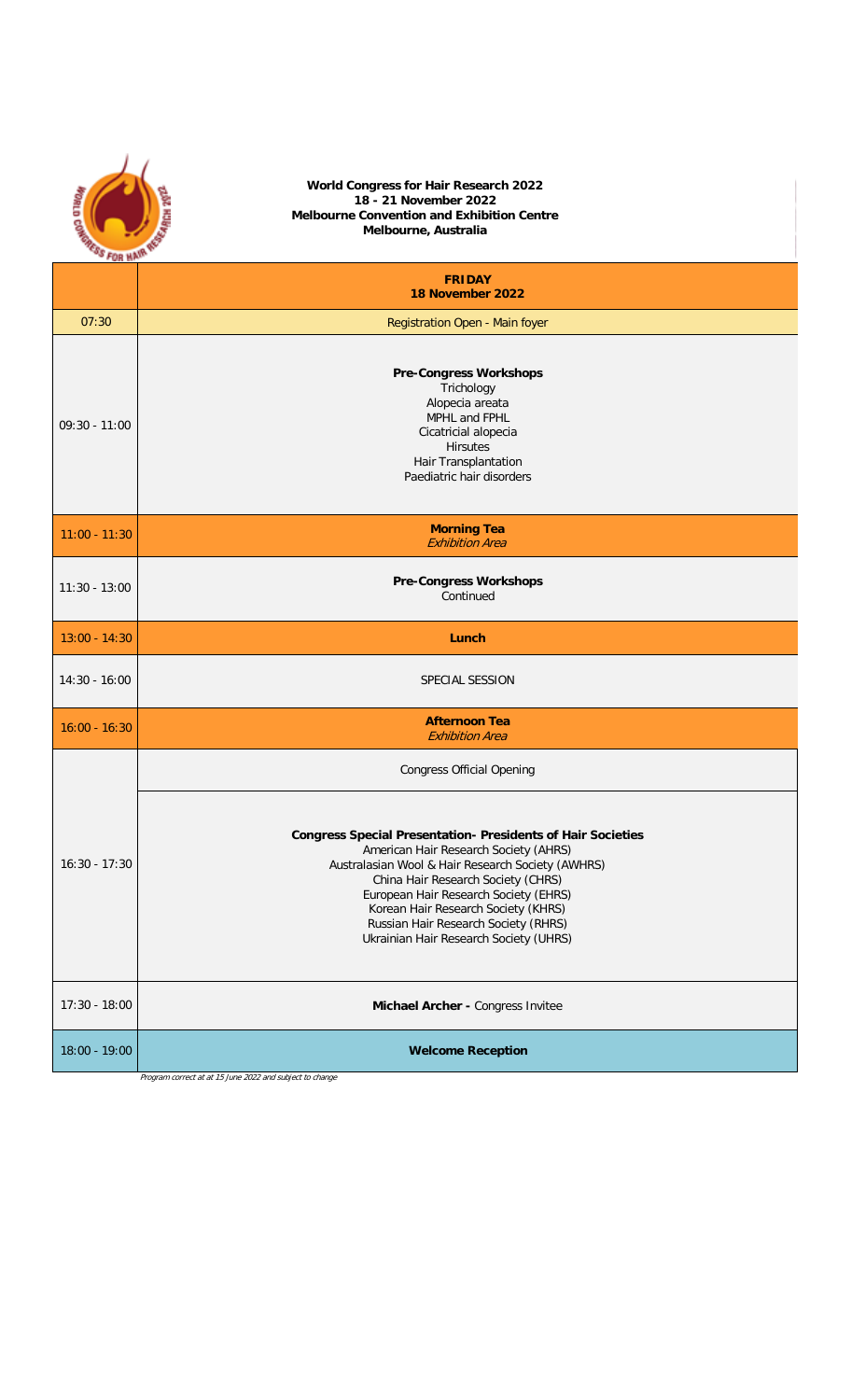|                      | World Congress for Hair Research 2022<br>18 - 21 November 2022<br>Melbourne Convention and Exhibition Centre<br>Melbourne, Australia              |                                                                                                               |                                                                                                 |  |  |  |
|----------------------|---------------------------------------------------------------------------------------------------------------------------------------------------|---------------------------------------------------------------------------------------------------------------|-------------------------------------------------------------------------------------------------|--|--|--|
| 07:30                |                                                                                                                                                   | <b>SATURDAY</b>                                                                                               |                                                                                                 |  |  |  |
| $08:00 - 08:30$      | Registration Open - Main foyer                                                                                                                    |                                                                                                               |                                                                                                 |  |  |  |
| $08:30 - 09:00$      | Rodney Sinclair - Australasian Wool & Hair Society Lecture<br>Vladamir Boshkarev - John Ebling Lecture                                            |                                                                                                               |                                                                                                 |  |  |  |
|                      | <b>Goldfields Theatre</b>                                                                                                                         | Eureka Room 1                                                                                                 | Eureka Room 3                                                                                   |  |  |  |
| <b>Session Title</b> | Hair follicle immunology<br>Chair: Ralf Paus<br>Co-chairs: Amos Gilhar, Bark-Lynn Lew,<br>Kiarash Khosrotehrani                                   | <b>MPHL and FPHL</b><br>Chair: Elise Olsen<br>Co-chairs: Yuliya Ovcharenko, Ramon Grimalt,<br><b>Rie Heki</b> | <b>Trichology</b><br>Chair: Hugh Rushton<br>Co-chairs: David Salinger, Kay Fitzgerald           |  |  |  |
| $09:00 - 09:15$      | Ralf Paus                                                                                                                                         | Elise Olsen                                                                                                   | Hugh Rushton                                                                                    |  |  |  |
| $09:15 - 09:30$      | Amos Gilhar                                                                                                                                       | Yuliya Ovcharenko                                                                                             | David Salinger                                                                                  |  |  |  |
| $09:30 - 09:45$      | Bark-Lynn Lew                                                                                                                                     | Ramon Grimalt                                                                                                 | Kay Fitzgerald                                                                                  |  |  |  |
| $09:45 - 10:00$      | Kiarash Khosrotehrani                                                                                                                             | Rie Ueki                                                                                                      | $\overline{a}$                                                                                  |  |  |  |
| $10:00 - 10:15$      | 5                                                                                                                                                 | 5                                                                                                             | 5                                                                                               |  |  |  |
| $10:15 - 10:30$      | 6                                                                                                                                                 | 6                                                                                                             | $\overline{6}$                                                                                  |  |  |  |
| $10:30 - 11:00$      |                                                                                                                                                   | <b>Morning Tea - Yuyu Pharma</b>                                                                              |                                                                                                 |  |  |  |
| Room                 |                                                                                                                                                   | <b>Exhibition Area</b><br><b>Gobfields Theatre</b>                                                            |                                                                                                 |  |  |  |
| $11:00 - 11:30$      |                                                                                                                                                   | Andrey Pantelayev - Russian Hair Research Society                                                             |                                                                                                 |  |  |  |
| $11:30 - 12:00$      |                                                                                                                                                   | Ralf Paus - Congress Invitee                                                                                  |                                                                                                 |  |  |  |
| Room                 |                                                                                                                                                   | Eureka Room 3                                                                                                 |                                                                                                 |  |  |  |
| $12:00 - 13:00$      |                                                                                                                                                   |                                                                                                               |                                                                                                 |  |  |  |
|                      | <b>ELI LILLY Sponsored Symposium</b>                                                                                                              |                                                                                                               |                                                                                                 |  |  |  |
| $13:00 - 13:30$      |                                                                                                                                                   | <b>Poster Session</b>                                                                                         |                                                                                                 |  |  |  |
| Room                 | <b>Goldfields Theatre</b>                                                                                                                         | Eureka Room 1                                                                                                 | Eureka Room 3                                                                                   |  |  |  |
| <b>Session Title</b> | Morphogenesis, neogenesis and tissue<br>engineering<br>Chair: to be confirmed<br>Co-chairs: Sung-Jan Lin, Manabu Ohyama,<br><b>Claire Higgins</b> | <b>Alopecia Areata</b><br>Chair: Angela Christiano<br>Co-chairs: Brett King, Andrew Messenger                 | <b>COVID-19 Discussions</b><br>Chair: Dmitri Wall<br>Co-chair: Andy Goren, Natasha Mesinkova    |  |  |  |
| $13:30 - 13:45$      | Sung-Jan Lin                                                                                                                                      | Angela Christiano                                                                                             | Dmitri Wall                                                                                     |  |  |  |
| $13:45 - 14:00$      | Manabu Ohyama                                                                                                                                     | <b>Brett King</b>                                                                                             | Andy Goren                                                                                      |  |  |  |
| $14:00 - 14:15$      | Claire Higgins                                                                                                                                    | Andrew Messenger                                                                                              | Natasha Mesinkova                                                                               |  |  |  |
| $14:15 - 14:30$      | 3                                                                                                                                                 | 4                                                                                                             | 4                                                                                               |  |  |  |
| $14 - 30 - 14 - 45$  | 5                                                                                                                                                 | 5                                                                                                             | 5                                                                                               |  |  |  |
| $14:45 - 15:00$      | 6                                                                                                                                                 | 6                                                                                                             | 6                                                                                               |  |  |  |
| $15:00 - 15:30$      | <b>Afternoon Tea</b><br><b>Exhibition Area</b>                                                                                                    |                                                                                                               |                                                                                                 |  |  |  |
| Room                 | <b>Goldfields Theatre</b>                                                                                                                         | Eureka Room 1                                                                                                 | Eureka Room 2                                                                                   |  |  |  |
| <b>Session Title</b> | <b>Gene discovery and Gene therapy</b><br>Chair: Ingrid Winship<br>Co-chairs: Yutaka Shimonura, Stephen Harrap                                    | <b>Cicatricial Alopecia</b><br>Chair: Wilma Bergfield<br>Co-chairs: Steven Kossard                            | <b>Transgender Hair and Health</b><br>Chair: Ada Cheung<br>Co-chairs: Ahmed Kazimi, Leila Afour |  |  |  |
| $15:30 - 15:45$      | Ingrid Winship                                                                                                                                    | Wilma Bergfield                                                                                               | Ada Cheung                                                                                      |  |  |  |
| $15:45 - 16:00$      | Yutaka Shimonura                                                                                                                                  | Stevent Kossard                                                                                               | Ahmed Kazimi                                                                                    |  |  |  |
| $16:00 - 16:15$      | Stephen Harrap                                                                                                                                    | $\overline{\mathbf{3}}$                                                                                       | Leila Afour                                                                                     |  |  |  |
| $16:15 - 16:30$      | $\overline{4}$                                                                                                                                    | $\ddot{4}$                                                                                                    | $\overline{a}$                                                                                  |  |  |  |
| $16:30 - 16:45$      | 5                                                                                                                                                 | 5                                                                                                             | 5                                                                                               |  |  |  |
| $16:45 - 17:00$      | 6                                                                                                                                                 | 6                                                                                                             | 6                                                                                               |  |  |  |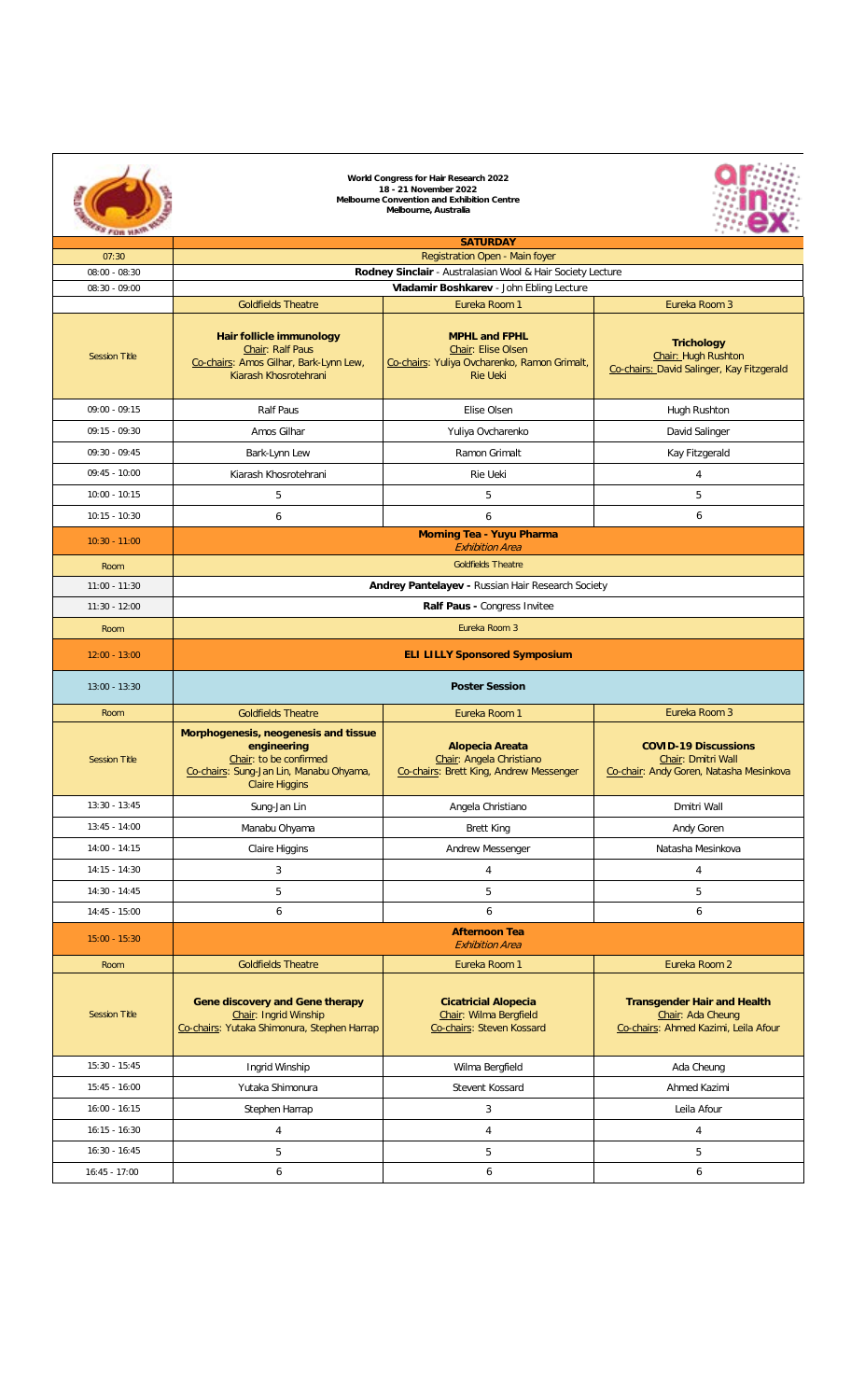|                      | World Congress for Hair Research 2022<br>18 - 21 November 2022<br>Melbourne Convention and Exhibition Centre<br>Melbourne, Australia       |                                                                                                                          |                                                                                                                        |                                                                                                                         |  |  |
|----------------------|--------------------------------------------------------------------------------------------------------------------------------------------|--------------------------------------------------------------------------------------------------------------------------|------------------------------------------------------------------------------------------------------------------------|-------------------------------------------------------------------------------------------------------------------------|--|--|
|                      | <b>SUNDAY</b><br>20 November 2022                                                                                                          |                                                                                                                          |                                                                                                                        |                                                                                                                         |  |  |
| 07:30                |                                                                                                                                            | Registration Open - Main foyer                                                                                           |                                                                                                                        |                                                                                                                         |  |  |
| Room                 |                                                                                                                                            |                                                                                                                          | <b>Goldfields Theatre</b>                                                                                              |                                                                                                                         |  |  |
| $08:00 - 08:30$      |                                                                                                                                            | Steven Kossard - Congress Invitee                                                                                        |                                                                                                                        |                                                                                                                         |  |  |
| $08:30 - 09:00$      |                                                                                                                                            | Won Soo Lee - Korean Society for Hair Science Research (KHSR)                                                            |                                                                                                                        |                                                                                                                         |  |  |
| Room                 | <b>Goldfields Theatre</b>                                                                                                                  | Eureka Room 1                                                                                                            | Eureka Room 2                                                                                                          | Eureka Room 3                                                                                                           |  |  |
| <b>Session Title</b> | <b>The Dermal Papilla</b><br>Chair: Sarah Millar<br>Co-chairs: [TBC Mike Philpott,<br>Maksim Plikas, Gwang-Seong Choi]                     | New pathways and targets for<br>drug development<br>Chair: Brian McNamee<br>Co-chair: Samantha Eisman, Lotus<br>Mallbris | Lasers for hair removal and<br>regrowth<br>Chair: Greg Goodman<br>Co-chairs: to be confirmed                           | <b>Trichoscopy</b><br>Chair: Antonella Tosti<br>Co-chairs: Nino Lortipanidze, Maria<br>Bianca Piraccini, Lidia Rudnicka |  |  |
| 09:00:09:15          | Sarah Millar                                                                                                                               | <b>Brian McNamee</b>                                                                                                     | Greg Goodman                                                                                                           | Antonella Tosti                                                                                                         |  |  |
| $09:15 - 09:30$      | $\mathfrak{p}$                                                                                                                             | Samantha Eisman                                                                                                          | $\overline{a}$                                                                                                         | Nino Lortipanidze                                                                                                       |  |  |
| 09:30 - 09:45        | $\mathsf 3$                                                                                                                                | <b>Lotus Mallbris</b>                                                                                                    | 3                                                                                                                      | Maria Bianca Piraccini                                                                                                  |  |  |
| $09:45 - 10:00$      | $\Delta$                                                                                                                                   | $\Lambda$                                                                                                                | $\Lambda$                                                                                                              | Lidia Rudnicka                                                                                                          |  |  |
| $10:00 - 10:15$      | 5                                                                                                                                          | 5                                                                                                                        | 5                                                                                                                      | 5                                                                                                                       |  |  |
| $10:15 - 10:30$      | 6                                                                                                                                          | 6                                                                                                                        | 6                                                                                                                      | 6                                                                                                                       |  |  |
| $10:30 - 11:00$      |                                                                                                                                            | <b>Morning Tea</b><br><b>Exhibition Area</b>                                                                             |                                                                                                                        |                                                                                                                         |  |  |
| Room                 |                                                                                                                                            |                                                                                                                          | <b>Goldfields Theatre</b>                                                                                              |                                                                                                                         |  |  |
| $11:00 - 11:30$      | Angela Christiano- Congress Invitee                                                                                                        |                                                                                                                          |                                                                                                                        |                                                                                                                         |  |  |
| $11:30 - 12:00$      |                                                                                                                                            |                                                                                                                          | <b>China Hair Research Society</b>                                                                                     |                                                                                                                         |  |  |
| $12:00 - 13:00$      | <b>Sponsored Lunch Session</b>                                                                                                             |                                                                                                                          |                                                                                                                        |                                                                                                                         |  |  |
| $13:00 - 13:30$      |                                                                                                                                            |                                                                                                                          | <b>Poster Session</b>                                                                                                  |                                                                                                                         |  |  |
| Room                 | <b>Goldfields Theatre</b>                                                                                                                  | Eureka Room 1                                                                                                            | Eureka Room 2                                                                                                          | Eureka Room 3                                                                                                           |  |  |
| <b>Session Title</b> | Stem cells, stem cell niches<br>Chair: George Cotsarelis<br>Co-chairs: Michael Rendl, Maria<br>Kasper, Nikolas Pantelireis, Ohsang<br>Kwon | Hair fibre structure, function<br>and shine<br>Chair: Gill Westgate<br>Co-chairs: Leslie Jones,                          | <b>Hair transplantation</b><br>Chair: Mario Marzola<br>Co-chairs: Russell Knudsen, Jeffrey<br>Epstein, Marcelo Pitchon | <b>Trichology</b><br>Chair: Hugh Rushton<br>Co-chairs: David Salinger, Kay<br>Fitzgerald                                |  |  |
| $13:30 - 13:45$      | George Cotsarelis                                                                                                                          | <b>Gill Westgate</b>                                                                                                     | Mario Marzola                                                                                                          | <b>Hugh Rushton</b>                                                                                                     |  |  |
| $13:45 - 14:00$      | Michael Rendl                                                                                                                              | Leslie jones                                                                                                             | Russell Kndusen                                                                                                        | David Salinger                                                                                                          |  |  |
| $14:00 - 14:15$      | Maria Kasper                                                                                                                               | 3                                                                                                                        | Jeffrey Epstein                                                                                                        | Kay Fitzgerald                                                                                                          |  |  |
|                      |                                                                                                                                            | <b>Registry</b><br>Chair: Dmitri Wall<br>Co-chairs:                                                                      |                                                                                                                        |                                                                                                                         |  |  |
| $14:15 - 14:30$      | Nikolas Pantelireis                                                                                                                        | Dmitri Wall                                                                                                              | Marcelo Pitchon                                                                                                        | $\overline{4}$                                                                                                          |  |  |
| $14:30 - 14:45$      | Ohsand Kwong                                                                                                                               | 5                                                                                                                        | 5                                                                                                                      | 5                                                                                                                       |  |  |
| $14:45 - 15:00$      | 6                                                                                                                                          | 6                                                                                                                        | 6                                                                                                                      | 6                                                                                                                       |  |  |
| $15:00 - 15:30$      |                                                                                                                                            | <b>Afternoon Tea</b><br><b>Exhibition Area</b>                                                                           |                                                                                                                        |                                                                                                                         |  |  |
| Room                 | <b>Goldfields Theatre</b>                                                                                                                  | Eureka Room 1                                                                                                            | Eureka Room 2                                                                                                          | Eureka Room 3                                                                                                           |  |  |
| Session Title        | Pigmentation<br>Chair: Des Tobin<br>Co-chairs: Vladamir Boshkarev                                                                          | <b>Hirsutes</b><br>Chair: Sotaro Kurata<br>Co-chairs: Xingqi Zhang, Sergio<br>Galvan, Laura Mackay                       | <b>Ethnic Hair</b><br>Chair: Amy McMichael<br>Co-chairs: Ncoza Dlova                                                   | <b>Paediatric Hair Loss</b><br>Chair: Maria Hordinsky<br>Co-chairs: Yuliya Ovcharenko,<br>Maurice van Steensel          |  |  |
| $15:30 - 15:45$      | Des Tobin                                                                                                                                  | Sotaro Kurata                                                                                                            | Amy McMichael                                                                                                          | Maria Hordinsky                                                                                                         |  |  |
| $15:45 - 16:00$      | <b>Vladamir Boshkarev</b>                                                                                                                  | Xingqi Zhang                                                                                                             | Ncoza Dlova                                                                                                            | Yuliva Ovcharenko                                                                                                       |  |  |
| $16:00 - 16:15$      | $\overline{\mathbf{3}}$                                                                                                                    | Sergio Galvan                                                                                                            | $\overline{\mathbf{3}}$                                                                                                | Maurice van Steensel                                                                                                    |  |  |
| $16:15 - 16:30$      | $\ddot{4}$                                                                                                                                 | Laura Mackay                                                                                                             | $\ddot{4}$                                                                                                             | $\overline{4}$                                                                                                          |  |  |
| $16:30 - 16:45$      | 5                                                                                                                                          | 5                                                                                                                        | 5                                                                                                                      | 5                                                                                                                       |  |  |
| $16:45 - 17:00$      | $\overline{b}$                                                                                                                             | $\overline{b}$                                                                                                           | 6                                                                                                                      | 6                                                                                                                       |  |  |